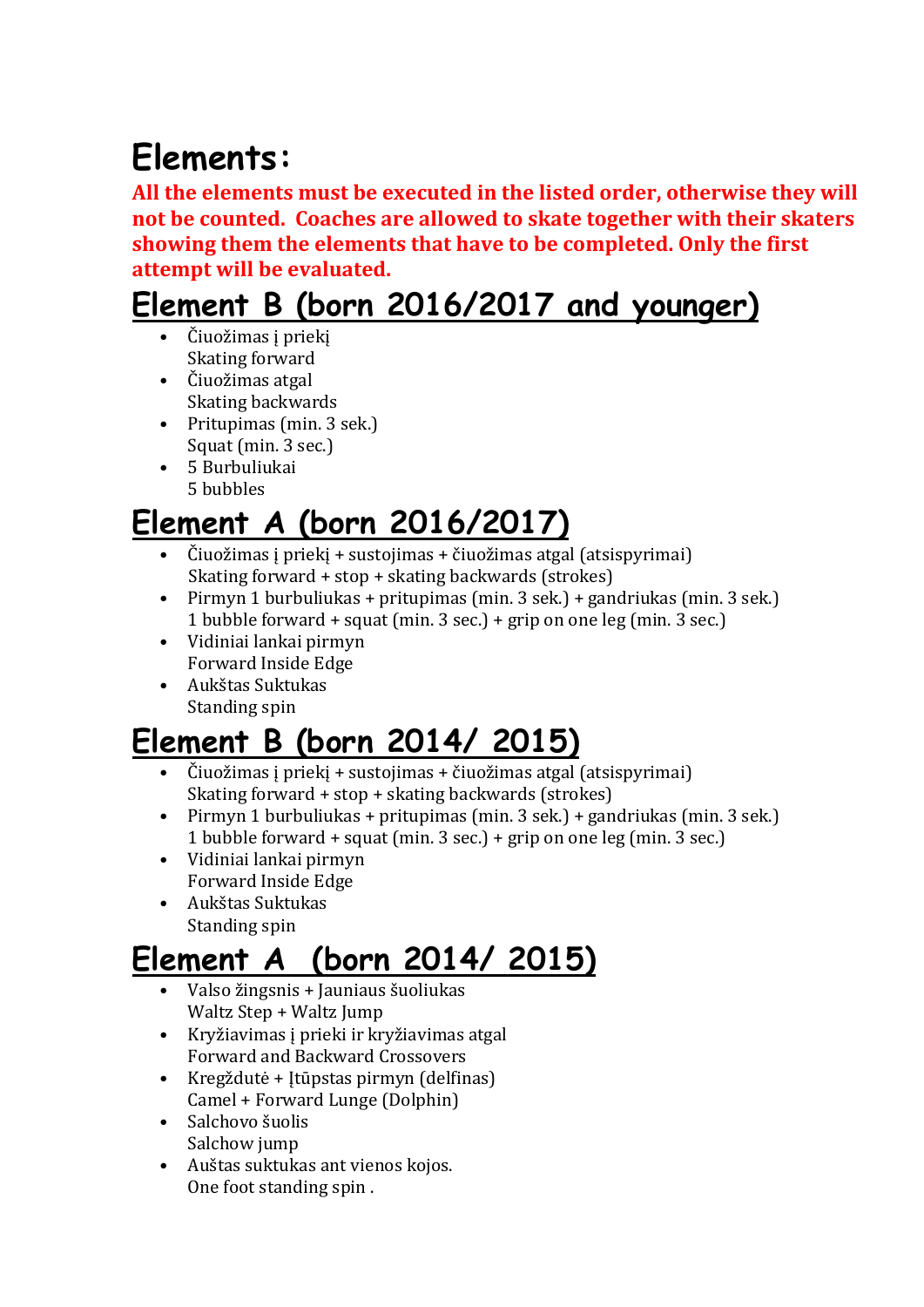## **Element B (born 2012/ 2013)**

- Valso žingsnis + Jauniaus šuoliukas Waltz Step + Waltz Jump
- Kryžiavimas į prieki ir kryžiavimas atgal Forward and Backward Crossovers
- Kregždutė + Įtūpstas pirmyn (delfinas) Camel + Forward Lunge (Dolphin)
- Salchovo šuolis Salchow jump
- Auštas suktukas ant vienos kojos. One foot standing spin .

### **Element A (born 2012/ 2013)**

- Valso žingsnis + jauniaus šuolis + Tulupo šuolis (kaskadas) Waltz Step + Waltz Jump + Toe Loop (combo)
- Kryžiavimas į prieki ir kryžiavimas atgal Forward and Backward Crossovers
- Kregždutė + šautuvėlis Camel + Shoot the duck
- Salchovo šuolis Salchow jump
- Žemas suktukas Sit spin

### **Element B (born 2010/ 2011)**

- Valso žingsnis + jauniaus šuolis + Tulupo šuolis (kaskadas) Waltz Step + Waltz Jump + Toe Loop (combo)
- Vidiniai tvizlai pirmyn Forward Inside Twizzles
- Džiaksono žingsnis ratu "Jackson" in circle
- Salchovo šuolis Salchow jump
- Žemas suktukas Sit spin

### **Element A (born 2010/ 2011)**

- Kryžiavimas atgal ratu + salchovas + Tulupo šuolis (kaskadas) Backward Crossovers + salchow jump + toe loop jump (combo)
- Vidiniai tvizlai pirmyn Forward Inside Twizzles
- Ritbergerio žingsnis + Ritbergerio šuolis (Loop) Loop steps + loop jump
- Žemas suktukas Sit spin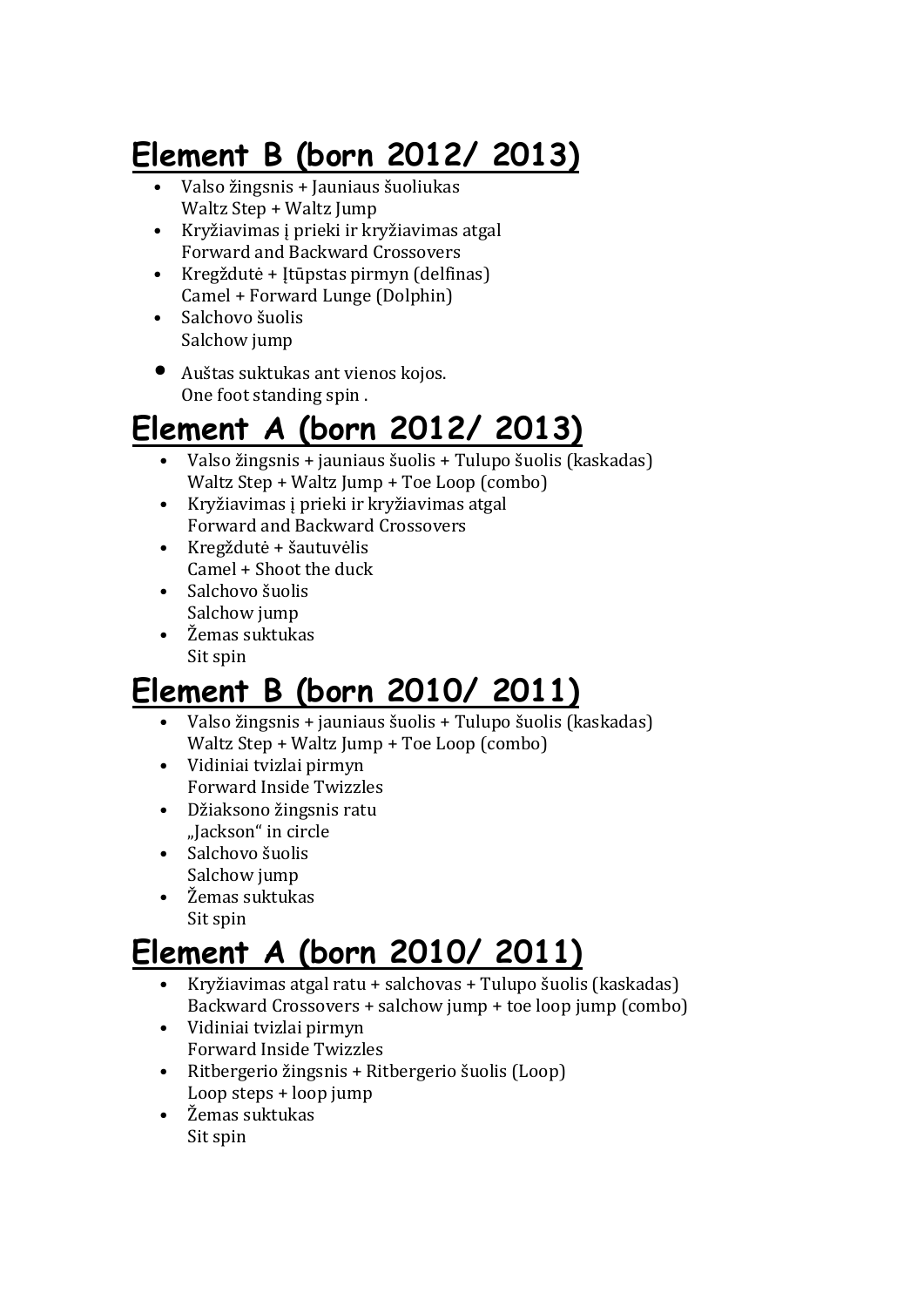### **Element A (born 2008/ 2009)**

- Jauniaus šuolis + Oileris + Salchovas Waltz Jump + Half Loop + Salchow
- Vidiniai tvizlai pirmyn Forward Inside Twizzles
- Ritbergerio žingsnis + Ritbergerio šuolis + Tulupo šuolis Loop steps + loop Jump + Toe loop
- Žemas suktukas Sit spin

### **Element (born 2008/2013)**

- Kryžiavimas į prieki ir kryžiavimas atgal Forward and backward crossovers
- Vidiniai lankai į priekį ir atgal Forward and backward inside edges
- Valso žingsnis Waltz step
- Aukštas suktukas Standing Spin

### *TECHNICAL DATA:*

#### *JUNIOR WOMEN and MEN*

Short Program: The required elements to be skated are those listed in ISU Technical Rules Single & Pair Skating 2021, Rule 611, paragraphs 1 and 3, for 2020/2021 (and listed in ISU Com. 2382).

Duration: 2 min.40 sec. +/-10 sec.Free Skating: In accordance with ISU Technical Rules Single & Pair Skating 2021, Rule 612 and the respective ISU Communication. Special attention should be paid to the "well balanced program" and the element value. Duration: 3 min.30 sec. +/-10 sec.

#### **ADVANCED NOVICE Girls and Boys**

Age and technical requirements are according to the ISU Technical Rules Single and Pair Skating 2021, ISU Communication 2396 and all respective ISU Communications. Short Program: 2 min 20 sec, +/-10 sec. Free Skating: 3 min +/-10 sec

#### **INTERMEDIATE NOVICE Girls and Boys**

Age and technical requirements are according to the ISU Technical Rules Single and Pair Skating 2021, ISU Communication 2396 and all respective ISU Communications. Free Skating: 3 min, +\- 10 sec

#### **BASIC NOVICE 2008-2010 Girls and Boys**

Technical requirements are according to the ISU Technical Rules Single and Pair Skating 2021, ISU Communication 2396 and all respective ISU Communications. Free Skating: 2 min 30 sec, +/- 10 sec

#### **BASIC NOVICE 2011 and Younger Girls and Boys**

Technical requirements are according to the ISU Technical Rules Single and Pair Skating 2021, ISU Communication 2396 and all respective ISU Communications. Free Skating: 2 min 30 sec, +/- 10 sec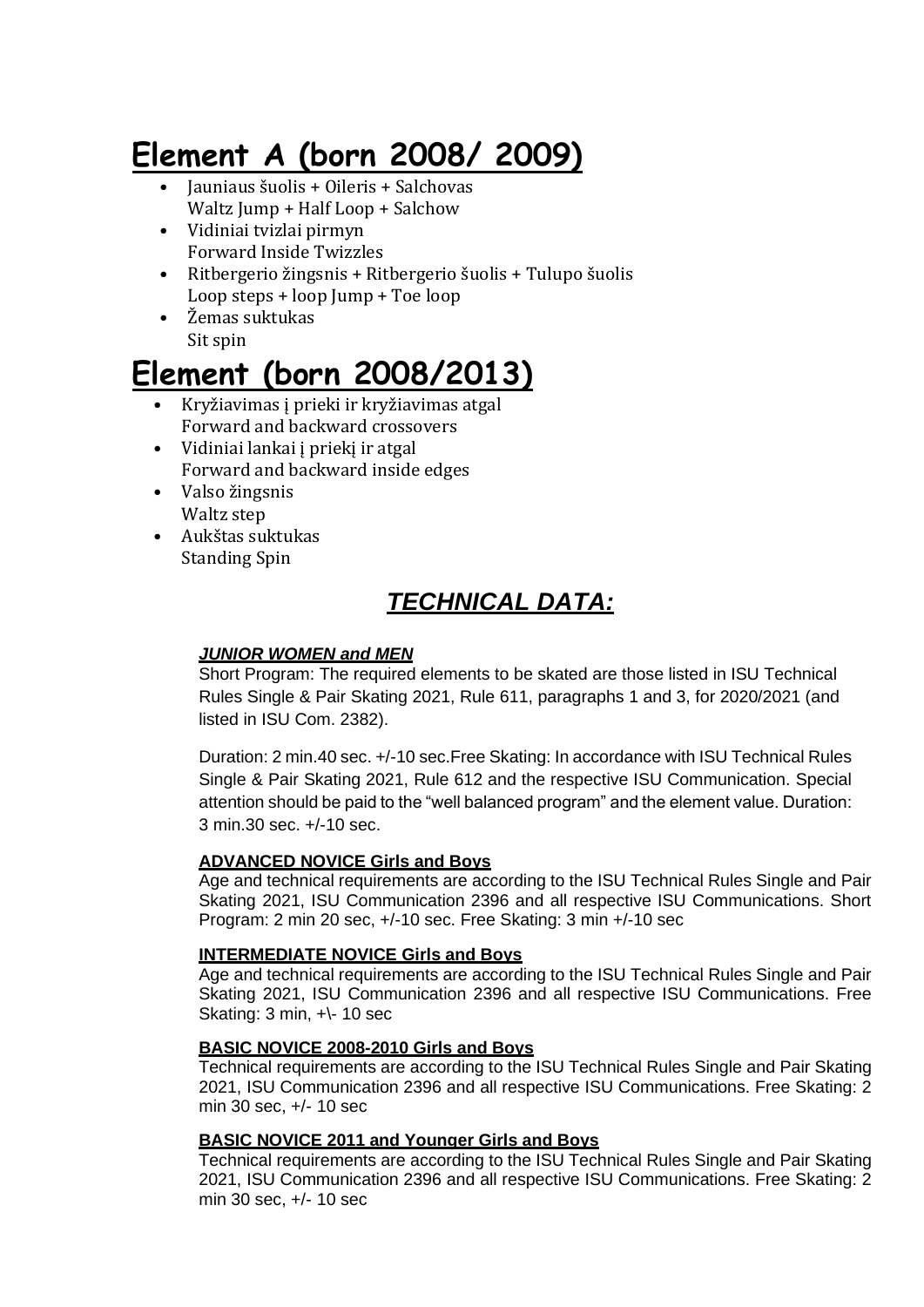**PRE-CHICKS A** Free Skating only Girls and Boys (2015 and younger) 2 min., +/- 10 sec.

- a) maximum of four (4) jump elements (one of which must be an Axel type jump)
- b) maximum of two (2) jump combinations or sequences. Jump combination can contain only two

(2) jumps. A jump sequence consists of 2 (two) jumps of any number of revolutions, beginning with any listed jump, immediately followed by an Axel type jump with a direct step from the landing curve of the first jump to the take-off curve of the Axel jump. c) maximum of two (2) spins of a different nature (minimum of 4 revolutions each)

d) one (1) step sequence.

**CHICKS A** Free Skating only Girls and Boys (2013/2014) 2 min., +/- 10 sec.

- a) maximum of four (4) jump elements (one of which must be an Axel type jump)
- b) maximum of two (2) jump combinations or sequences. Jump combination can contain only two

(2) jumps. A jump sequence consists of 2 (two) jumps of any number of revolutions, beginning with any listed jump, immediately followed by an Axel type jump with a direct step from the landing

curve of the first jump to the take-off curve of the Axel jump.

- c) maximum of two (2) spins of a different nature (minimum of 4 revolutions each)
- d) one (1) step sequence.

#### **CHICKS Axel** Free Skating only Girls and Boys (2013/2014) 2 min., +/- 10 sec.

- a) maximum of four (4) jump elements (one of which must be an Axel type jump)
- b) maximum of two (2) jump combinations or sequences. Jump combination can contain only two

(2) jumps. A jump sequence consists of 2 (two) jumps of any number of revolutions, beginning with any listed jump, immediately followed by an Axel type jump with a direct step from the landing curve of the first jump to the take-off curve of the Axel jump. c) maximum of two (2) spins of a different nature (minimum of 3 revolutions each)

d) one (1) step sequence

Only 1A is allowed in this category and all the other double jumps is not allowed and can do twice.

#### IMPORTANT!

- 1. In all categories listed above the Program Components are only judged in
	- Skating Skills
	- Performance/execution
	- The Factor of the Program Components is 2.5

2. In all elements which are subject to Levels, only features up to **Level 2 ( Pre-Chiks A and Chiks A ) Level 1 (Chiks Axel)** will be counted. Any additional features will not count for Level requirements and will be ignored by the Technical Panel.

3. Evaluation is in accordance with ISU Communication No. 2242 (or any update of this Communication).

- 4. No jump with the same name may be repeated more than twice including Axel type jumps.
- 5. There shall be no bonus for difficult elements in the second half of the program
- 6. Time violation 0.5 point deduction for every 5 seconds in excess.
- 7. Falls 0.5 point deduction for every fall
- 8. Interruption
	- -more than 10 sec. up to 20 sec.: -0,5
	- -more than 20 sec. up to 30 sec.: -1,0
	- -more than 30 sec. up to 40 sec.:- 1,5

Interruption of the program with allowance of up to three (3) min. to resume from the point of interruption: -2,5 perprogram

9. Warm up group up to 10 skaters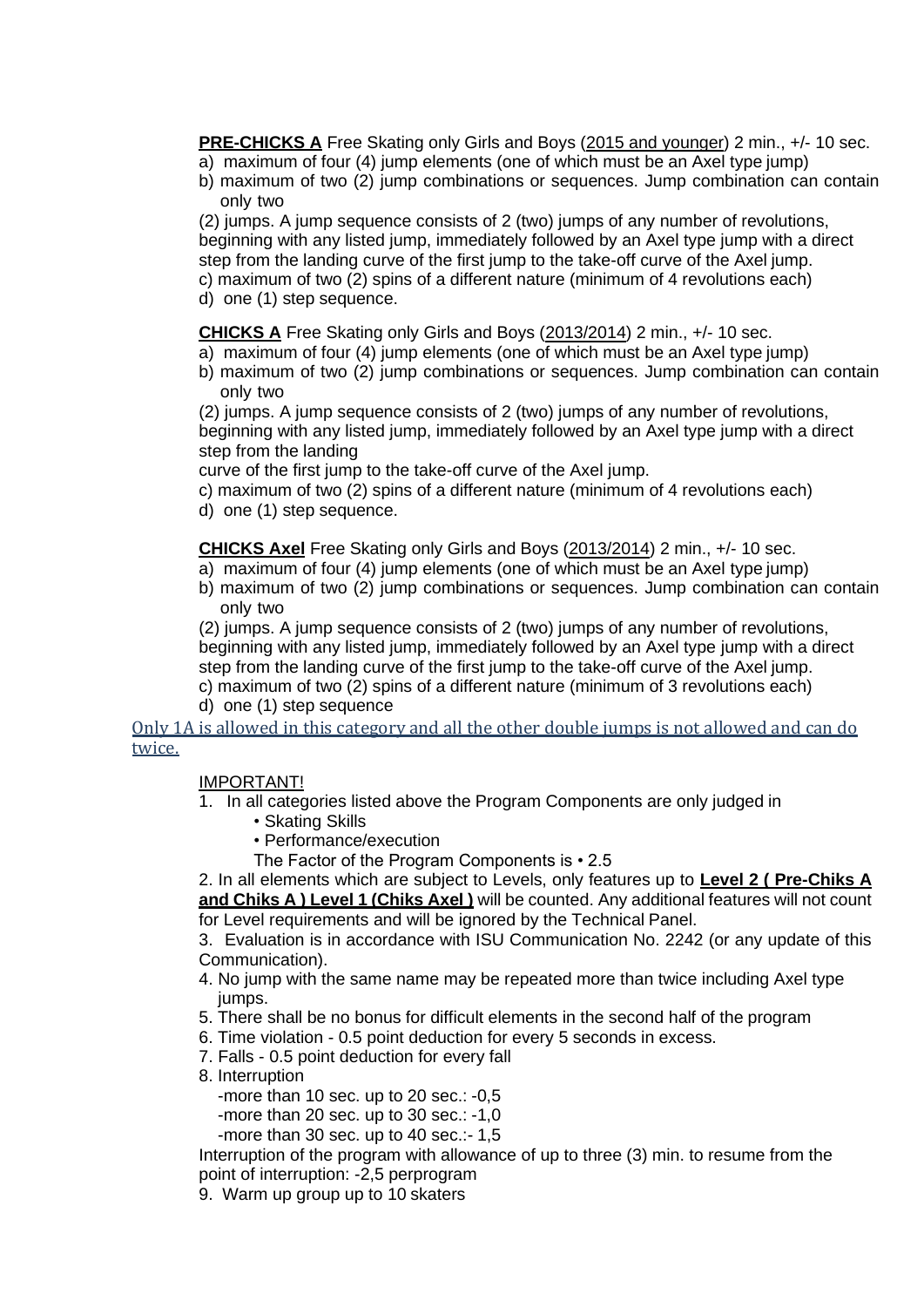10. Warm up 4 min.

**PRE-CHICKS B** Free Skating only Girls and Boys (2015 and younger) 2 min., +/- 10 sec.

- a) maximum of four (4) jump elements minimum of two ( 2 ) jump elements
- b) maximum of two (2) jump combinations. Jump combination can contain only two (2) jumps.
- c) maximum of two (2) spins of a different nature (minimum of 3 revolutions each);
- d) one (1) step sequence.

#### **1 Axel and double (2) jumps are not allowed in pre-chicks B category**

**CHICKS B** Free Skating only Girls and Boys (2013/2014) 2 min., +/- 10sec

- a) maximum of four (4) jump elements
- b) maximum of two (2) jump combinations. Jump combination can contain only two (2) jumps.
- c) maximum of two (2) spins of a different nature (minimum of 3 revolutions each)
- d) one (1) step sequence.

#### **1 Axel and double (2) jumps are not allowed**

**CUBS B** Free Skating only Girls and Boys (2011/2012) 2 min. 30 sec., +/- 10 sec. a) maximum of four (4) jump elements;

b) maximum of two (2) jump combinations or sequences. Jump combination can contain only two

(2) jumps. A jump sequence consists of 2 (two) jumps of any number of revolutions, beginning with any listed jump, immediately followed by an Axel type jump with a direct step from the landing curve of the first jump to the take-off curve of the Axel jump c) maximum of two (2) spins of a different nature (minimum of three (5) revolutions);

- d) one step sequence.
	- **1 Axel and one (1) double jump are allowed not more than two (2) times.**

#### **2F and 2Lz – are not allowed in this category**

**SPRINGS B** Free Skating only Girls and Boys (2009/2010) 2 min. 30 sec., +/- 10 sec.  $\overline{a}$ ) maximum of four (4) jump elements (one of which must be an Axel type jump; )

b) maximum of two (2) jump combinations or sequences. Jump combination can contain only two

(2) jumps. A jump sequence consists of 2 (two) jumps of any number of revolutions, beginning with any listed jump, immediately followed by an Axel type jump with a direct step from the landing curve of the first jump to the take-off curve of the Axel jump c) maximum of two (2) spins of a different nature (minimum of three (5) revolutions); d) one step sequence.

•Maximum 2 (two) different double jumps are allowed and they cannot be repeated

#### more than twice.

#### **2Aa, 2F and 2Lz – are not allowed in this category**

#### IMPORTANT!!!

- 1. In all categories listed above the Program Components are only judged in
	- Skating Skills
	- Performance/execution
	- The Factor of the Program Components is 2.0

2. In all elements which are subject to Levels, only features up to **Level Base ( Pre-Chiks B, Chiks B, Cubs B), Level 1 ( Springs )** will be counted. Any additional features will not count for Level requirements and will be ignored by the Technical Panel.

3. Evaluation is in accordance with ISU Communication No. 2242 (or any update of this Communication).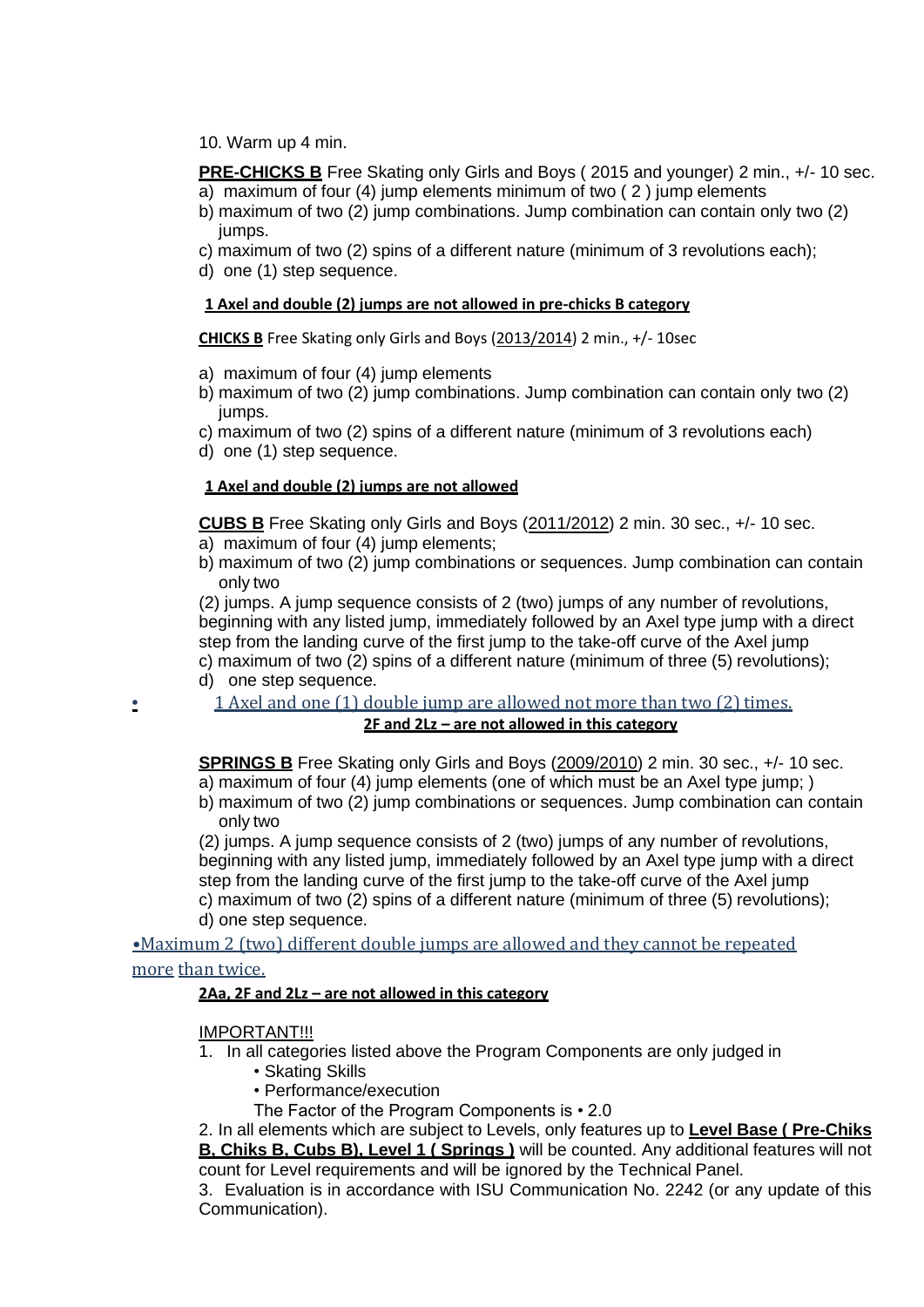- 4. No jump with the same name may be repeated more than twice including Axel type jumps.
- 5. There shall be no bonus for difficult elements in the second half of the program
- 6. Time violation 0.5 point deduction for every 5 seconds in excess.
- 7. Falls 0.5 point (Chiks B, Cubs B, Springs), 0,25 point (Pre-Chiks B) deduction for every fall
- 8. Interruption

-more than 10 sec. up to 20 sec.: -0,5

-more than 20 sec. up to 30 sec.: -1,0

-more than 30 sec. up to 40 sec.:- 1,5

Interruption of the program with allowance of up to three (3) min. to resume from the point of interruption: -2,5 perprogram

9. Warm up group up to 10 skaters

10. Warm up 4 min.

#### **NOVICE B** Free Skating only 3 min. +/- 10 sec.

Age limits*-* has reached at least the age of ten (10) *-* has not reached the age of fifteen (15) before July  $1<sup>st</sup>$  preceding the event

There may be up to two (2) jump combinations or sequences. A jump combination can contain only two (2) jumps. A jump sequence consists of 2 (two) jumps of any number of revolutions, beginning with any listed jump, immediately followed by an Axel type jump with a direct step from the landing curve of the first jump to the take-off curve of the Axel jump

b) There must be a maximum of two (2) spins of a different nature. -one of which must be a spin combination with change of foot (minimum of eight (8) revolutions in total) or without change of foot (minimum of six (6) revolutions in total) Flying entry is allowed. -one spin with no changeof position with change of foot (minimum of eight (8) revolutions in total) or without change of foot (minimum of six (6) revolutions in total). Flying entry is allowed

c) One (1) Step sequence with full utilization of the ice surface. The sequence will receive a Level and will be evaluated in GOE.

#### Double Axel and triple jumps are not allowed.

The Program Components are only judged in

- Skating Skills
- Performance/Execution
- Interpretation

The factor for the Program Components is ( age same as Junior A )

- *•* for boys 2.0
- *•* for girls 1.7

**JUNIOR B** ( age same as Junior A ) Free Skating only 3 min., +/- 10 sec.

a) maximum of five (5) jump elements one of which must be an Axel type jump; b) maximum of three (3) jump combinations or sequences; (Only one jump combination may consist of three (3) jumps); A jump sequence consists of 2 (two) jumps of any number of revolutions, beginning with any listed jump, immediately followed by an Axel type jump with a direct step from the landing

curve of the first jump to the take-off curve of the Axel jump

c) three (3) spins of a different nature, one of which must be a spin combination (minimum of ten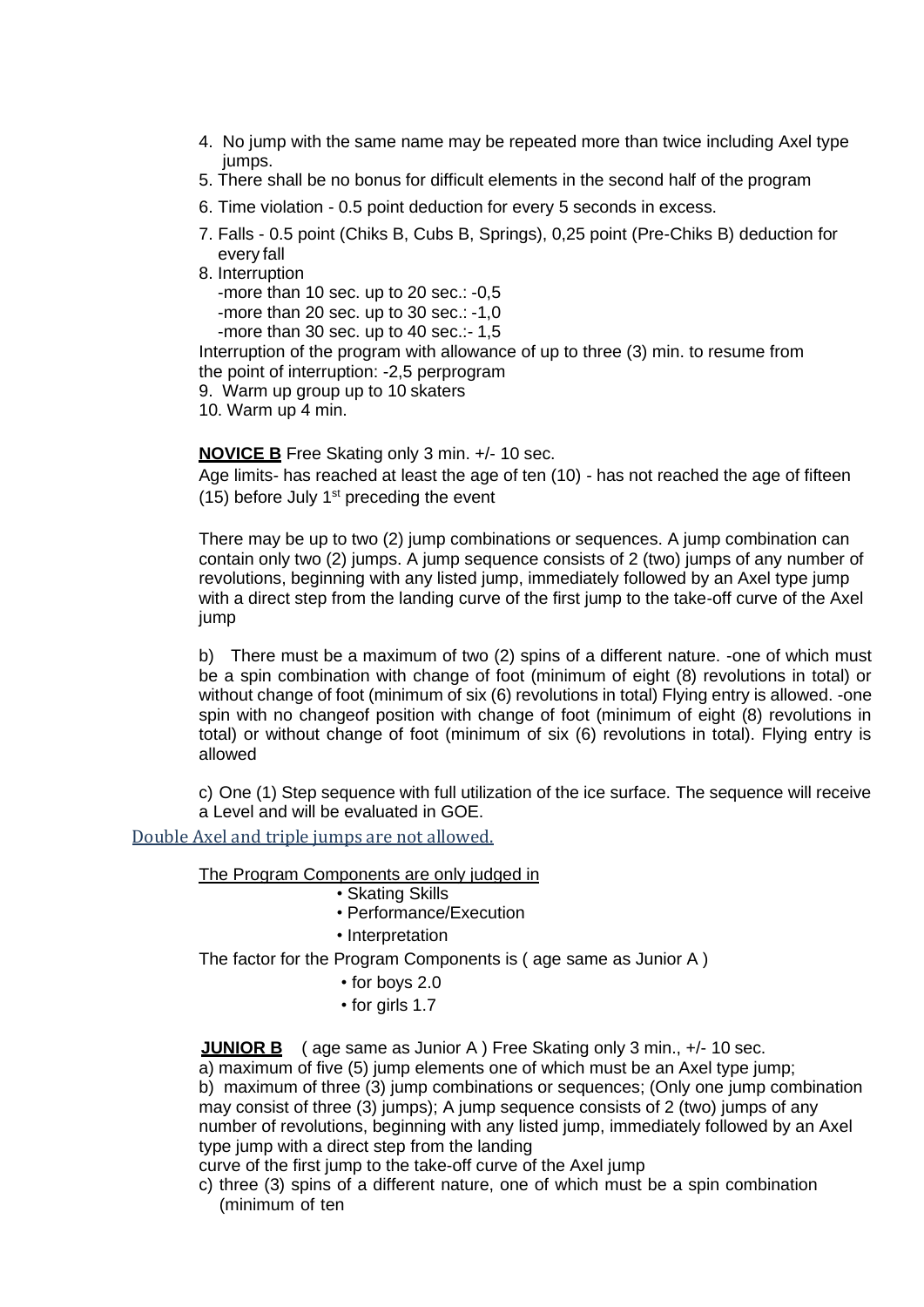(10) revolutions in total), one a flying spin (minimum of six (6) revolutions) and one spin is optional (minimum of six (6) revolutions);

d) one(1) step sequence.

2A and triple jumps are not allowed.

**Pre-Chicks C** Free Skating only Girls and Boys (2015 and younger) 2 min., +/- 10 sec. a) maximum of four (4) jump elements minimum of two ( 2 ) jump elements

- b) maximum of two (2) jump combinations. Jump combination can contain only two (2) jumps.
- c) maximum of two (2) spins, each spin in one position (minimum of 3 revolutions each);
- d) one (1) step sequence ( 2/3 ice covered) .

#### Waltz jump is allowed in Pre Chicks C category and has a value 0.20

#### **1 Axel, Lutz, Flip and double jumps are not allowed in pre-chicks C category !**

**CHICKS C** Free Skating only Girls and Boys (2013/2014) 2 min., +/- 10 sec. a) maximum of four (4) jump elements

- b) maximum of two (2) jump combinations. Jump combination can contain only two (2) jumps.
- c) maximum of two (2) spins, each spin in one position (minimum of 3 revolutions each);
- d) one (1) step sequence.

Waltz jump is allowed in Chicks C category and has a value 0.20 Axel,

Lutz, Flip and double jumps are not allowed

#### IMPORTANT!!!

1.In all categories listed above the Program Components are only judged in

- Skating Skills
- Performance/execution
- The Factor of the Program Components is **1.5**

2. In all elements which are subject to Levels, only features up to **Level Base** will be counted. Any additional features will not count for Level requirements and will be ignored by the Technical Panel.

3. Evaluation is in accordance with ISU Communication No. 2242 (or any update of this Communication).

- 4. No jump with the same name may be repeated more than twice including Axel type jumps.
- 5. There shall be no bonus for difficult elements in the second half of the program
- 6. Time violation 0.5 point deduction for every 5 seconds in excess
- 7. Falls 0.25 point deduction for every fall
- 8. Interruption 0,5
- 9. Warm up group up to 10 skaters
- 10. Warm up 4 min.

#### **Beginners born 2010-2011** Girls and Boys Free Program: max. 2:00 min

 $(\pm 10 \text{ sek})$  a). Maximum four (4) jump elements- at least two (2) of them are solo jumps

- at least one (1) and no more than two (2) are jump combinations. Jump combination can contain only two (2) jumps.

b). maximum of two (2) spins, each spin in one position (minimum of 3 revolutions each) c) Step sequence (2/3 cover of the ice), (straight line, circular or

serpentine). Axel and double jumps are not allowed !